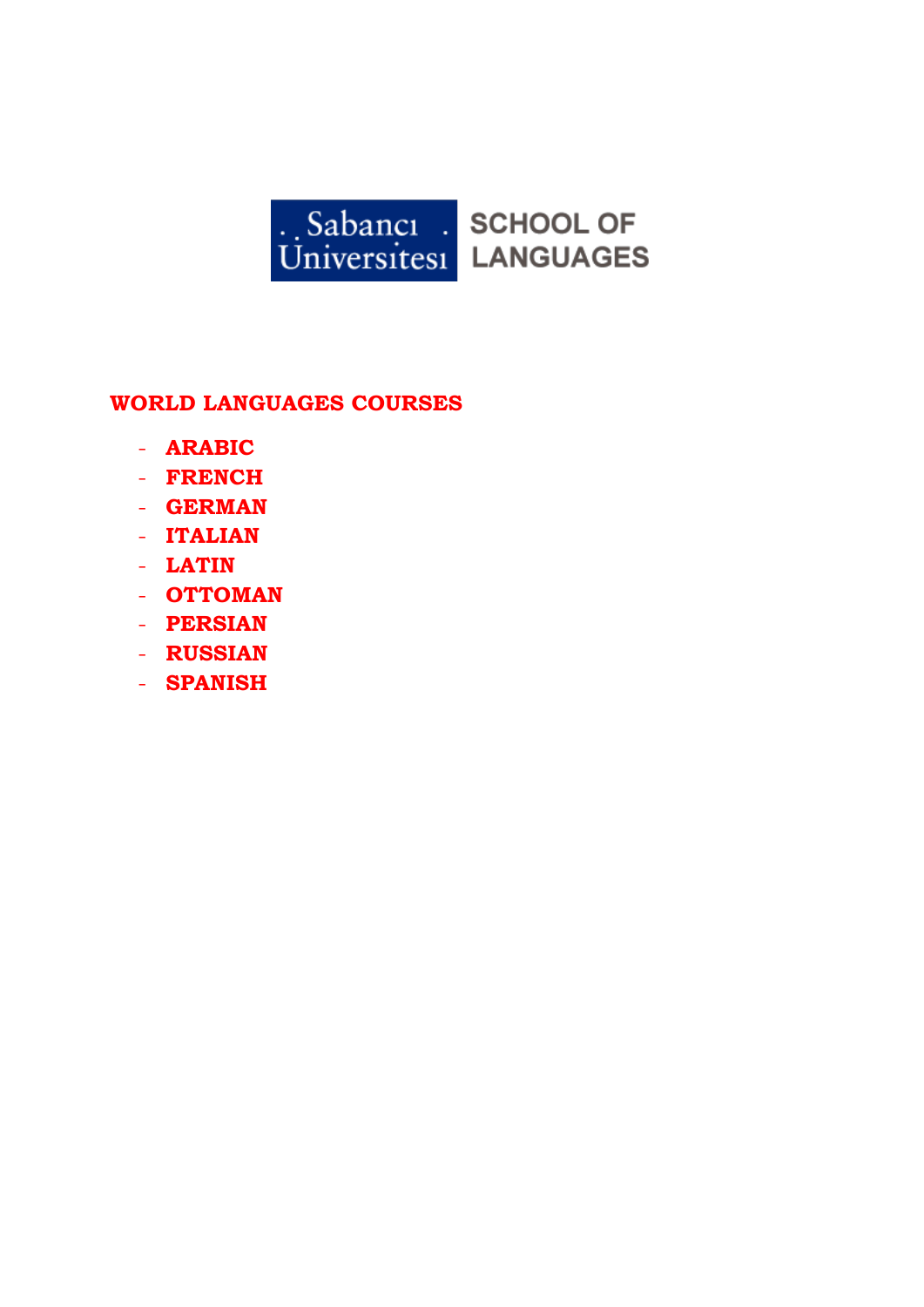## **ARABIC**

Arabic is the official language of over 20 countries and there are well over 300 million native speakers of the language. These speakers are largely concentrated in the Middle East, but there are minority groups of native speakers throughout the world. It is also an official language of the United Nations, the Arab League, the Organization of Islamic Cooperation, and the African Union. Arabs contributed a great deal to the advancement of science, medicine, and philosophy. Much learning from the Greek, Roman, and Byzantine cultures was preserved for the world through the Arab libraries. Arabs have also made significant contributions in such areas as literature, mathematics, navigation, astrology, and architecture. A knowledge of Arabic enables the exploration of this vast body of knowledge in their original language. The Arab world has its own unique art, music, literature, cuisine, and way of life. In exploring the Arabic world, you will learn to appreciate its distinct cultural products and practices. Those who learn Arabic gain deeper insights into the cultural, political, and religious values that motivate people in those cultures. People who know Arabic can negotiate the cultural and linguistic gap between nations, assist in solving and avoiding intercultural conflict, and help businesses successfully engage in international trade.

With the growing importance of the Middle East in international affairs, there is thus an extreme shortage of workers in the West who are versed in Arabic language and culture. Those who study Arabic can find careers in a variety of fields: journalism, business and industry, education, finance and banking, translation and interpretation, consulting, foreign service and intelligence, and many others. Initiatives to integrate the Arab world into the global economy are opening up numerous potential new business opportunities. The Arab region with its rapidly growing population provides a huge export market for goods and services In order to do business effectively, one must understand the language and culture of the people with whom one hopes to negotiate and conduct trade.

The Arabic courses taught at Sabancı University are based on three textbooks forming a series (namely *Alif Baa with DVDs Introduction to Arabic Letters and Sounds* and partly *Al-Kitaab fii Ta'allumi al-'Arabiyya /*العربية تعلم في الكتاب*/ A Textbook for Beginning Arabic, Part I and II*) developed by a team of experienced native and non-native Arabic language instructors, and are widely used in most American and great many European universities.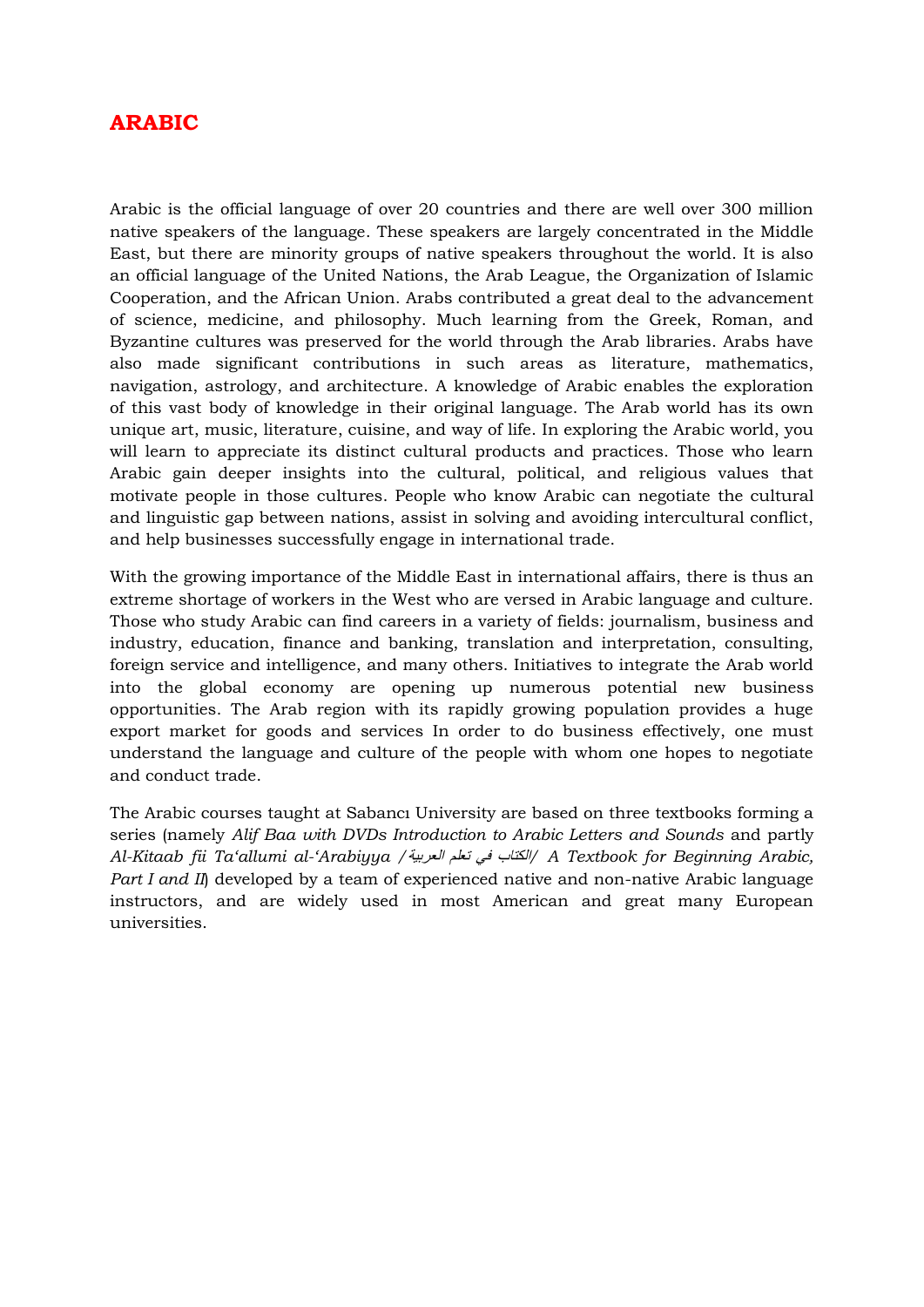### **FRENCH**

The French courses offered by the School of Languages focus on French for general purposes, aiming to provide students with the skills to understand and use French in everyday interactions. The purpose of the courses is to develop students' communicative competences and provide insights into the French-speaking world.

Students enrolled in the Basic course are introduced to the phonetics and some basic grammatical rules and vocabulary items of French. As students progress to Intermediate levels they are introduced to more complex grammatical and lexical structures. In all levels of French, the aim is to develop students' abilities in reading, writing, speaking and listening. A communicative teaching style, focusing on contact and dialogue between students and teachers, forms the basis of the French courses.

Why study French? There are several reasons why many students choose to study French. First, knowledge of French can significantly aid one's participation in global communication and interaction. Approximately 77 million people around the world speak French as a first language and another 51 million speak French as a second language [\(http://www.ethnologue.com\)](http://www.ethnologue.com/). Also, French is spoken as a first language on all five continents of the world, and plays an important role as an administrative, commercial and/or international language in many countries. French can also be important for Sabancı University students planning to work in the field of business and trade. France is one of the most important trade partners for Turkey, investing in fields as diverse as automobile manufacturing and cosmetics.

Students who would like to have their level of French officially assessed can contact Institut Francais d'Istanbulabout taking the DELF (Diplôme d'Etudes en Langue Francaise) or, for those who plan to study in France, the DALF (Diplôme Approfondi de Langue Francaise).

Plutôt que d'adopter la philosophie de Pink Martini,

Je ne veux pas travailler Je ne veux pas déjeuner Je veux seulement oublier Et puis je fume

venez nous trouver...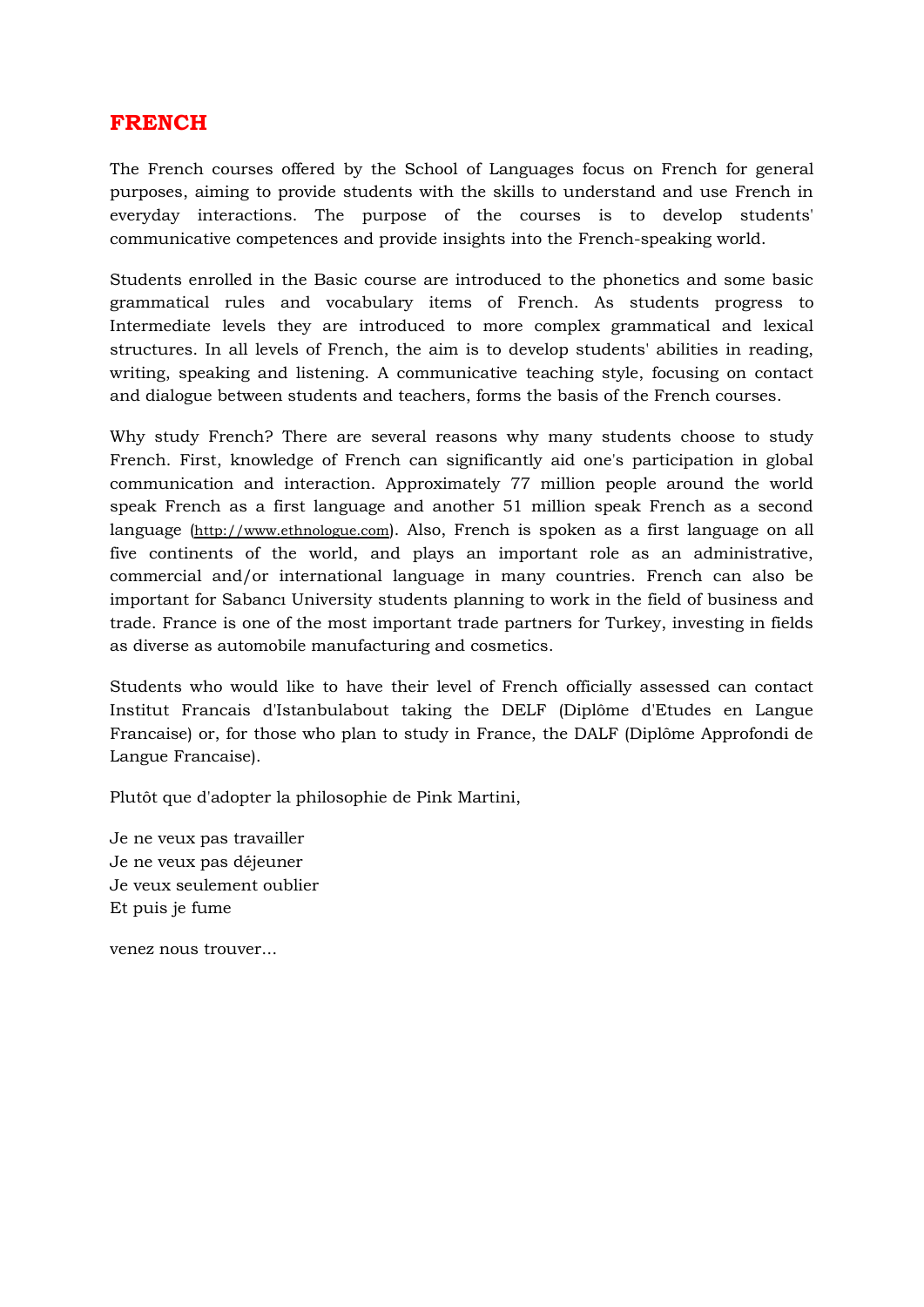#### **GERMAN**

The German classes at Sabancı University are designed to develop competence in oral and written communication and to provide insights into language form, usage and meaning. These classes also feature topic-based practice of skills in German (listening, reading, speaking and writing) and systematic coverage of the German grammar. The use of autonomous interaction and simulated communication activities form the basis of instruction and are aimed at bridging the gap between the acquisition of language features and skills and their use. These activities help promote greater learner selfconfidence and autonomy.

Why study German? There are many reasons to start learning German or to improve your German. It is the native tongue of more than 100 million people and it has an excellent and rich background in literature, philosophy and science. A significant number of business and trade deals are conducted between Germany and Turkey. In addition to this, "more texts are translated into German than into any other language." (Tatsachen uber Deutschland, 1999, p.11).

Students who would like to have official documentation of their level of German can contact the Goethe Institut Istanbul.

In his poem Vergnugungen, Bertolt Brecht (1898-1956) writes about the concept of 'fun'. Learning German can definitely be included in that concept!

Vergnugungen Der erste Blick aus dem Fenster am Morgen Das wiedergefundene alte Buch Begeisterte Gesichter Schnee, der Wechsel der Jahreszeiten Die Zeitung Der Hund Die Dialektik Duschen, Schwimmen Alte Musik Bequeme Schuhe Begreifen Neue Musik Schreiben, Pflanzen Reisen Singen Freundlich sein.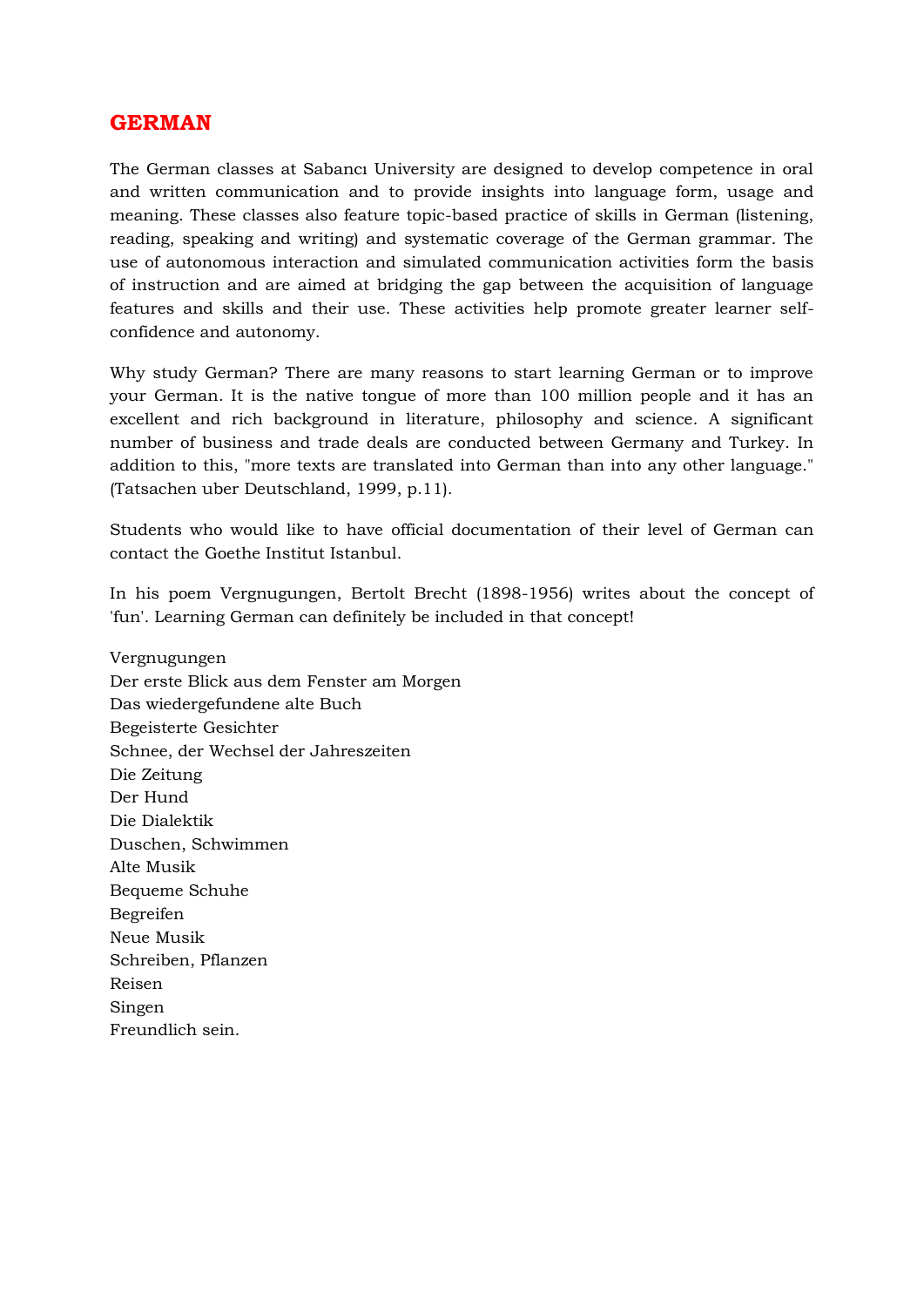## **ITALIAN**

10+ more reason to study Italian:

1. Italian is not spoken everywhere in the world, nor it is spoken by billions of people!! Italian is the language spoken only in Italy (well…actually also in ministates like San Marino, Switzerland and Vatican City).

2. Italian is the language of Italians, reflects their long and important history, their area of excellence: well…almost everything like food, literature, art, cinema, business, design, handicraft, music, football, etc… Language of EUROPE. Language of the MEDITERRANEAN.

3. Did you know that Mozart composed most of his operas in Italian rather than in German? Did you know that Fatih Sultan Mehmet was fluent in Italian?

4. According to UNESCO (the cultural and educational agency for the United Nations) the most of the world's cultural heritage sites are in Italy.

5. Italy is one of the top economies in the world, and many employers are seeking people who speak both Italian and English. Fourth economic partner with Turkey (in export; 5th in import, as per 2014)

6. If you like arts, music, design, architecture, opera, food, etc. this is the reference language. Knowing Italian is greatly beneficial in several career fields. Italy is a world leader in the culinary arts, interior design, fashion, graphic design, furniture design, machine tool manufacturing, robotics, electromechanical machinery, shipbuilding, space engineering, construction machinery, and transportation equipment

7. The Italian language is the closest to Latin, the common ancestor of all romance languages. Learning it is extremely beneficial in learning and understanding Spanish, Portuguese and French too.

8. Italian developed from Latin and an estimated 60 percent of the English vocabulary also comes from Latin. Knowing Italian may help improve your scores in English.

9. No need of subtitles to see Fellini's, Visconti's, Pasolini's or Ferzan Özpetek's movies!

10. Italian is recognised as one of the most beautiful spoken living languages 11. Italian has the highest number of words for describing (good) foods!

:-) Students, what are your reasons?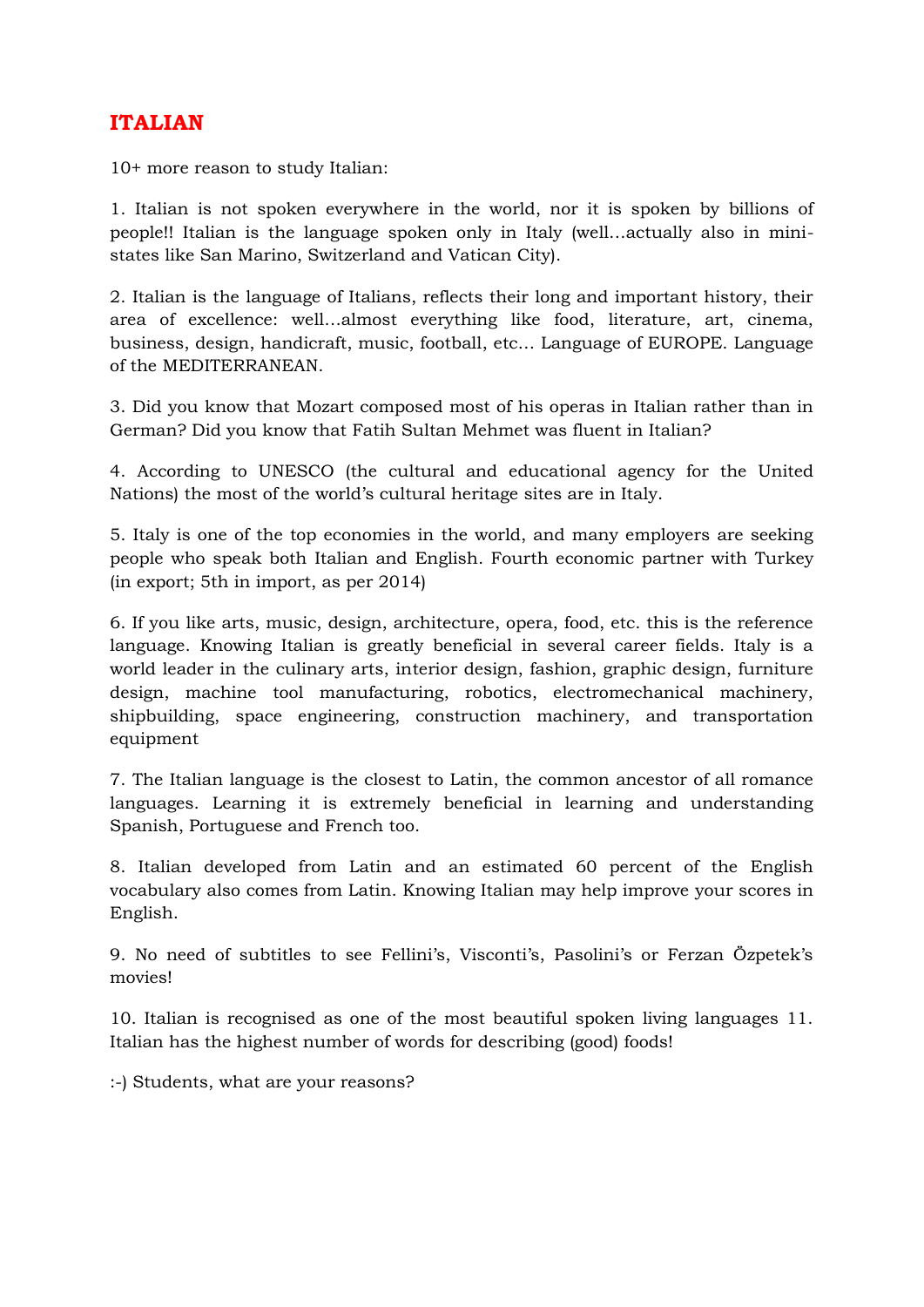## **LATIN**

The Latin courses offered by the School of languages are aimed at developing students' basic grammar, syntax and vocabulary. The aim of these courses is to prepare students to read original texts in Latin and to give them a deeper insight into the Roman way of thinking and Roman life by doing the exercises and the readings chosen and adapted for this aim.

In the basic courses students learn Latin phonetics, essential grammar rules and to use Latin vocabulary. They develop a vocabulary of about 1000 words; those most frequently used in the ancient texts.

In the intermediate courses students learn more complex grammatical forms and enrich their vocabulary. Moreover they can begin to translate ancient texts.

Why Study Latin? Latin is an ancient language that is officially adopted by only one country: the Vatican. It has no native speakers. However, the languages of most western countries were influenced by this language due to the Roman Empire. So, by learning Latin you'll be able to understand many other languages, not only languages like Spanish, French or Portuguese which are derived from Latin, but you'll also be surprised to know how many words from Latin exist in English, German and other languages.

Modern Latin was used by the Roman Catholic Church until the mid 20th century and is still used to some extent, particularly in Vatican City, where it is one of the official languages. Latin terminology is used extensively by biologists, palaeontologists and other scientists to name species and specimens, and also by doctors and lawyers.

Please click here to learn about Latin alphabet and pronunciation: <http://la.raycui.com/alphabet.html>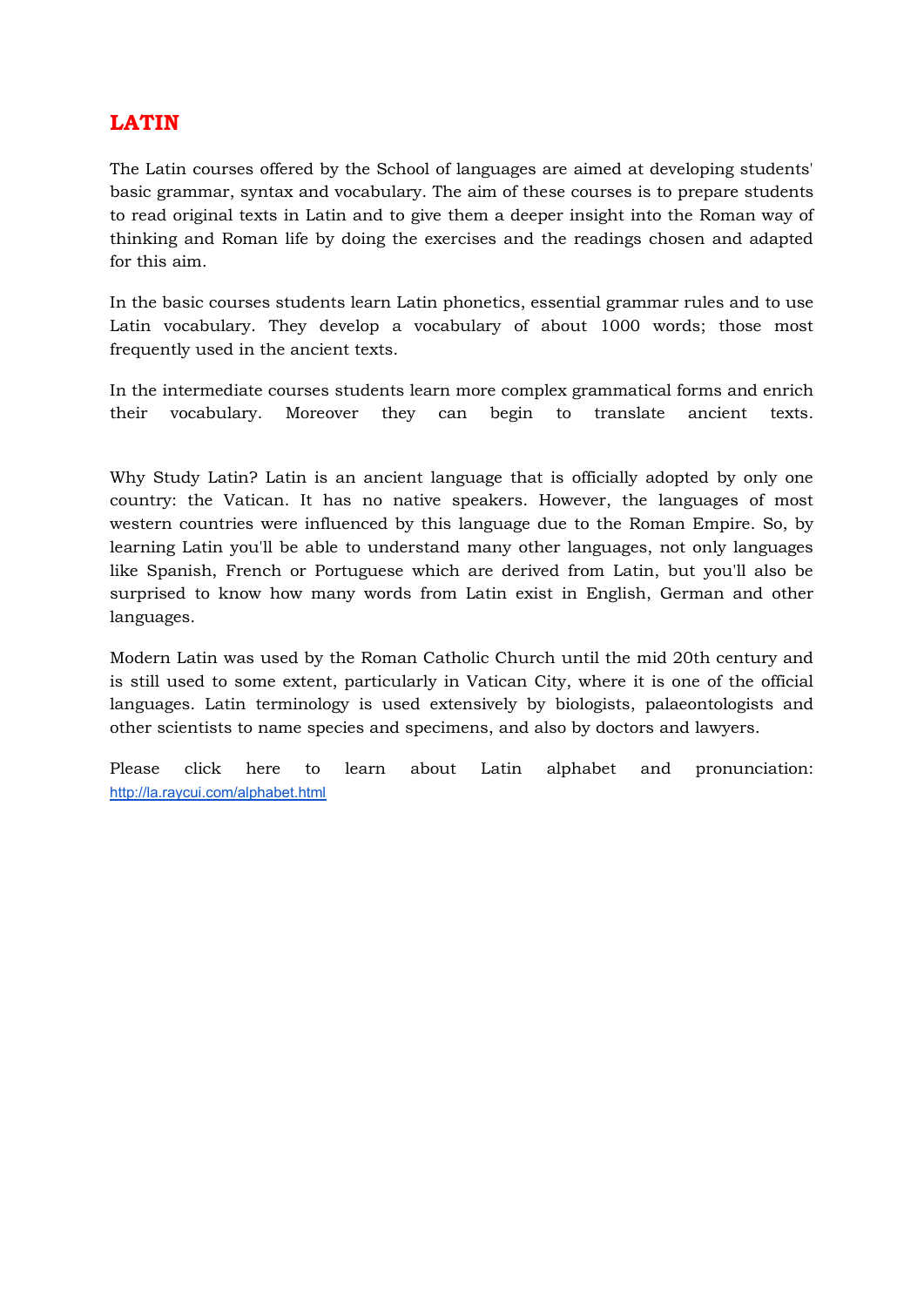#### **PERSIAN**

Persian is an ancient language that has developed through three historical stages. Old Persian dates back to at least 514 B.C. and was used until about A.D. 250. It was written in cuneiform and used exclusively for royal proclamations and announcements. Middle Persian, also known as Pahlavi, was in use from about A.D. 250 to 900. It was the official language of the Sassanid Empire and of the Zoroastrian priesthood. It was written in an ideographic script called Huzvaresh.

As part of the Indo-European family of languages, Persian is distantly related to Latin, Greek, the Slavic and Teutonic languages and English. This relationship can be seen in such cognates as beradar (brother), pedar (father), and mader (mother). It is a relatively easy language for English-speaking people to learn compared with any other major language of the Middle East.

Since Persian has not changed significantly in over a millennium, the basic grammar for the classical and modern forms of the language is virtually the same and is relatively easy to learn. After one year, students can begin to read both classical poems and modern short stories and poetry in the original, and watch Iranian films without subtitles. Both BBC and VOA have extensive Persian programs and reports online that allow students to practice their listening and reading skills and become acquainted with the three main varieties of the language.

Persian is the most important of a group of several related languages that linguists classify as Indo-Iranian, provides an entry into a rich and diverse culture that produced major epic and verses of medieval poets such as Ferdowsi, Khayyám, Sa'adi, Rûmî and Hâfez. The language is a living link with the past and has been important in binding the nation together.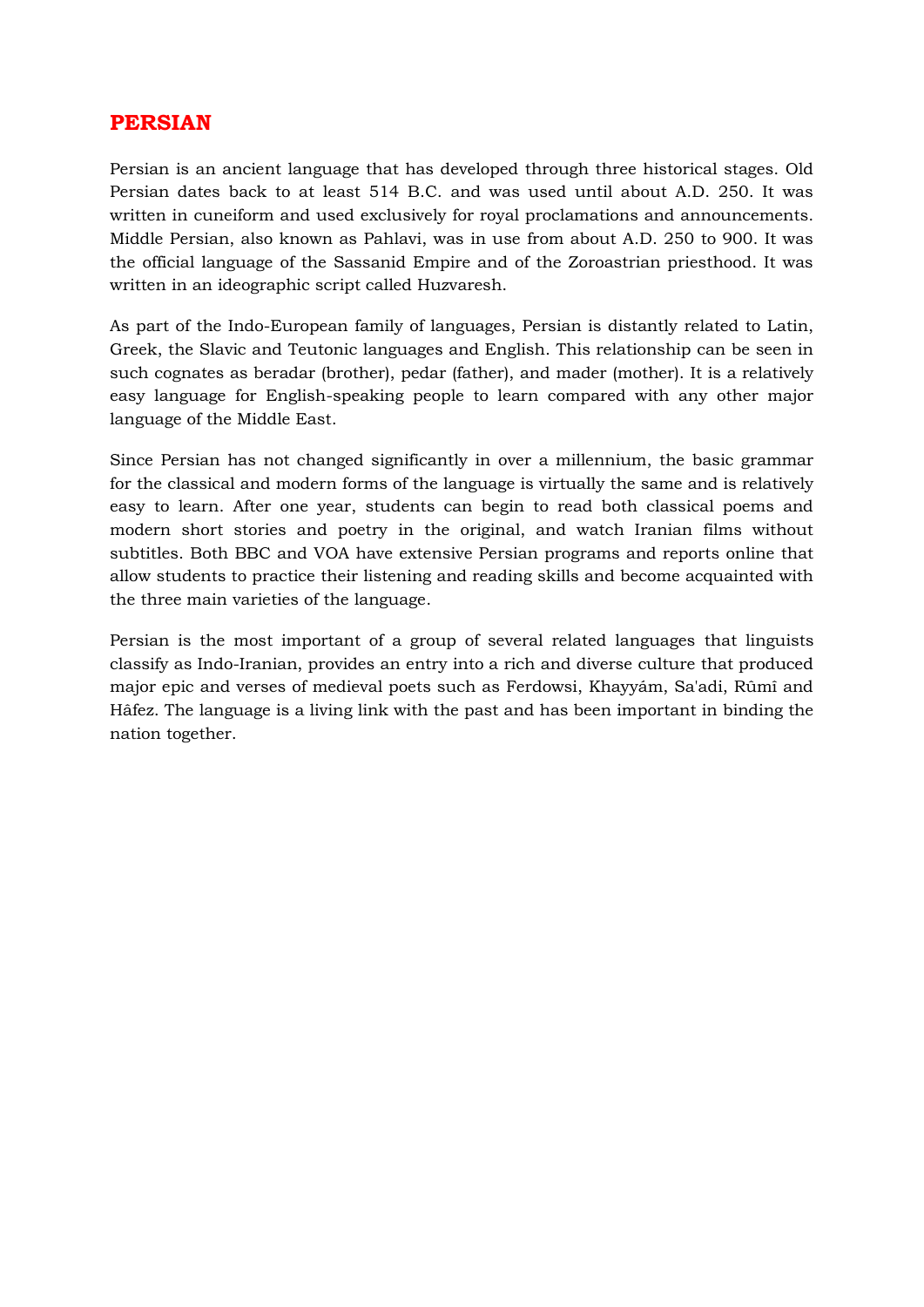## **RUSSIAN**

The Russian courses offered by the SL are designed in line with the CEFRL and aim to develop students' skills in listening, speaking, reading, writing, etc. In the Basic courses students learn Russian phonetics and the essential grammatical rules. They also develop a vocabulary of about 650-700 words, most frequently used in everyday life.

In the Intermediate courses students meet more complex grammatical structures, enrich their vocabulary through various reading and speaking tasks and gain the ability to use this knowledge in a variety of contexts.

A learner-based, topic-based communicative methodology is adopted in instruction as well as rich material support (films, websites, etc.) From the very first day students are encouraged to study in a stimulating classroom atmosphere and are introduced to the Russian culture.

#### Why study Russian?

Russia is one of the biggest and most important neighbours of Turkey. These two countries have numerous connections in aspects of history, economics, politics, culture, education, etc. More than 145 million people speak Russian not only in Russia but also in ex-Soviet countries, where Russian is in fact the language of international communication. In areas of economy and politics, relationships between Russia and Turkey have been developing rapidly and are waiting for the new generation of young Russian-speaking professionals. By learning Russian we get closer to one of the world's richest cultural heritage in literature, classical music and art.

For more information on learning Russian, visit the Pushkin Institute and the Russian Language Centre of Moscow Lomonosov State University.

*Vatanımın kaderi hakkında ağır düşüncelere, kuşkulara daldığım şu günlerde, bir tek sen benim desteğimsin, yüce, güçlü, onurlu ve özgür Rus Dili! Sen olmasan, evimizde olup bitenlere bakıp çaresizliğe düşmemek mümkün olur muydu? Ancak boyle bir dilin büyük bir millete verilmiş olduğuna inanmamak mümkün degil!...* **Haziran 1882 Ivan Turgenev**